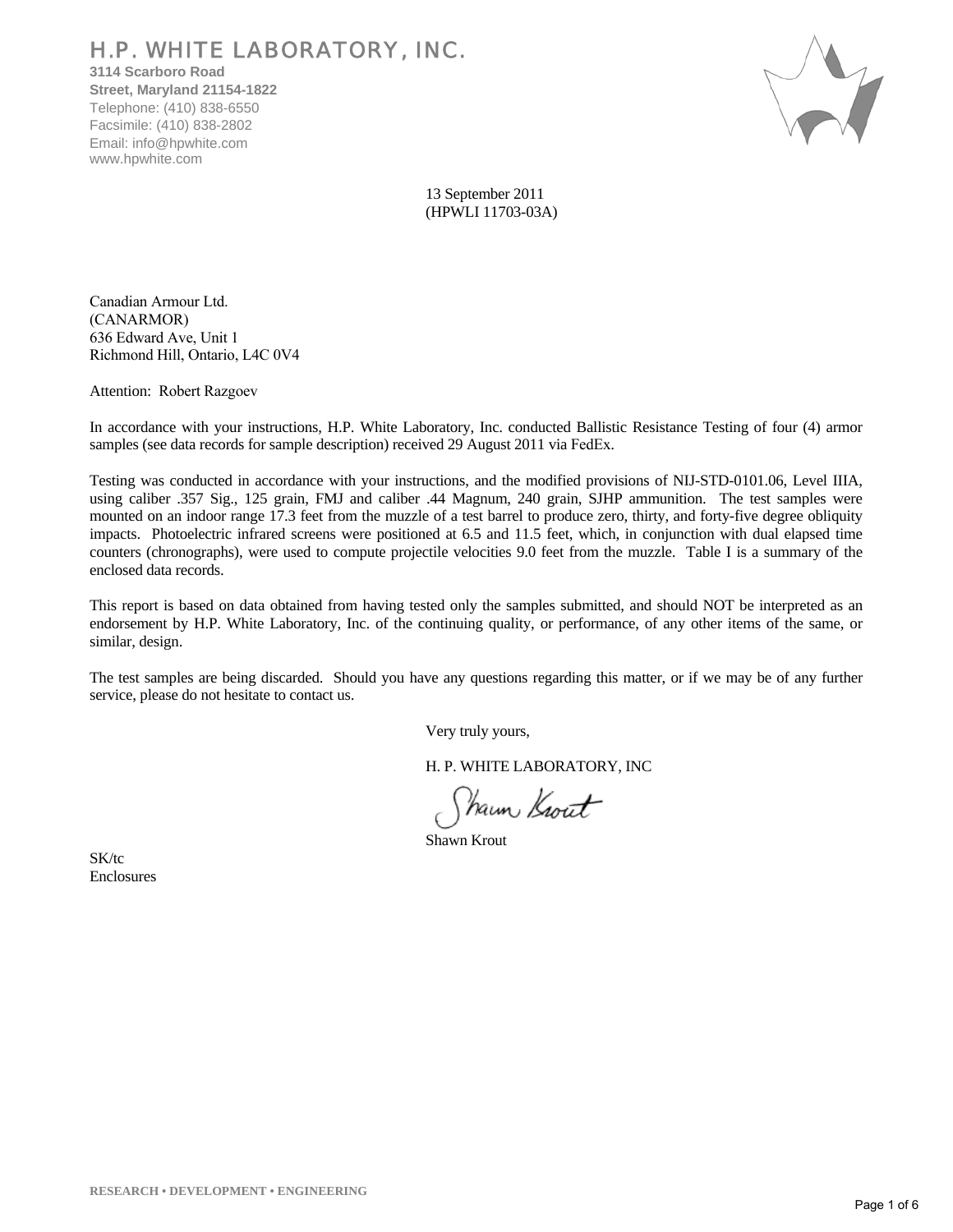Canadian Armour Ltd. (CANARMOR) Attention: Robert R. (HPWLI 11703-03A) 13 September 2011

|                                           | <b>Test Sample</b> |       |           |             | <b>Ballistic Threat</b> |                                |      |              |                                         |
|-------------------------------------------|--------------------|-------|-----------|-------------|-------------------------|--------------------------------|------|--------------|-----------------------------------------|
| Number                                    | Weight<br>(lbs)    | Plies | Obliquity | Caliber     | <b>Shots</b>            | Velocity (fps)<br>Max.<br>Min. |      | Penetrations | Deformation<br>$\text{(mm)}\text{ (a)}$ |
| PASGT (Front)                             |                    |       | $\Omega$  |             | 4                       | 1465                           | 1434 | $\Omega$     | 36/30                                   |
|                                           | 2.86               | 31    | 30        | .44 Magnum  |                         | 1422                           |      | $\Omega$     | 18                                      |
|                                           |                    |       | 45        |             |                         | 1466                           |      |              | 14                                      |
|                                           |                    |       | $\Omega$  |             | 4                       | 1371                           | 1320 | $\Omega$     | 40/26                                   |
| PASGT (Reverse)                           | 2.86               | 31    | 30        | .44 Magnum  |                         | 1347                           |      | $\Omega$     | 15                                      |
|                                           |                    |       | 45        |             |                         | 1349                           |      | 0            | 12                                      |
| MICH (Front)                              |                    | 31    | $\Omega$  |             | 4                       | 1496                           | 1460 | $\Omega$     | 26/11                                   |
|                                           | 4.01               |       | 30        | .357 Magnum |                         | 1458                           |      | 0            | 15                                      |
|                                           |                    |       | 45        |             |                         | 1468                           |      | $\Omega$     | 8                                       |
|                                           |                    |       | $\Omega$  |             | 4                       | 1431                           | 1412 |              | 22/11                                   |
| FAST (Front)                              | 3.88               | 31    | 30        | .357 Magnum |                         | 1419                           |      | $\Omega$     | 13                                      |
|                                           |                    |       | 45        |             |                         | 1421                           |      | $\Omega$     | 8                                       |
| (a) Deformation of 5.5 inch clay backing. |                    |       |           |             |                         |                                |      |              |                                         |

## TABLE I. SUMMARY OF RESULTS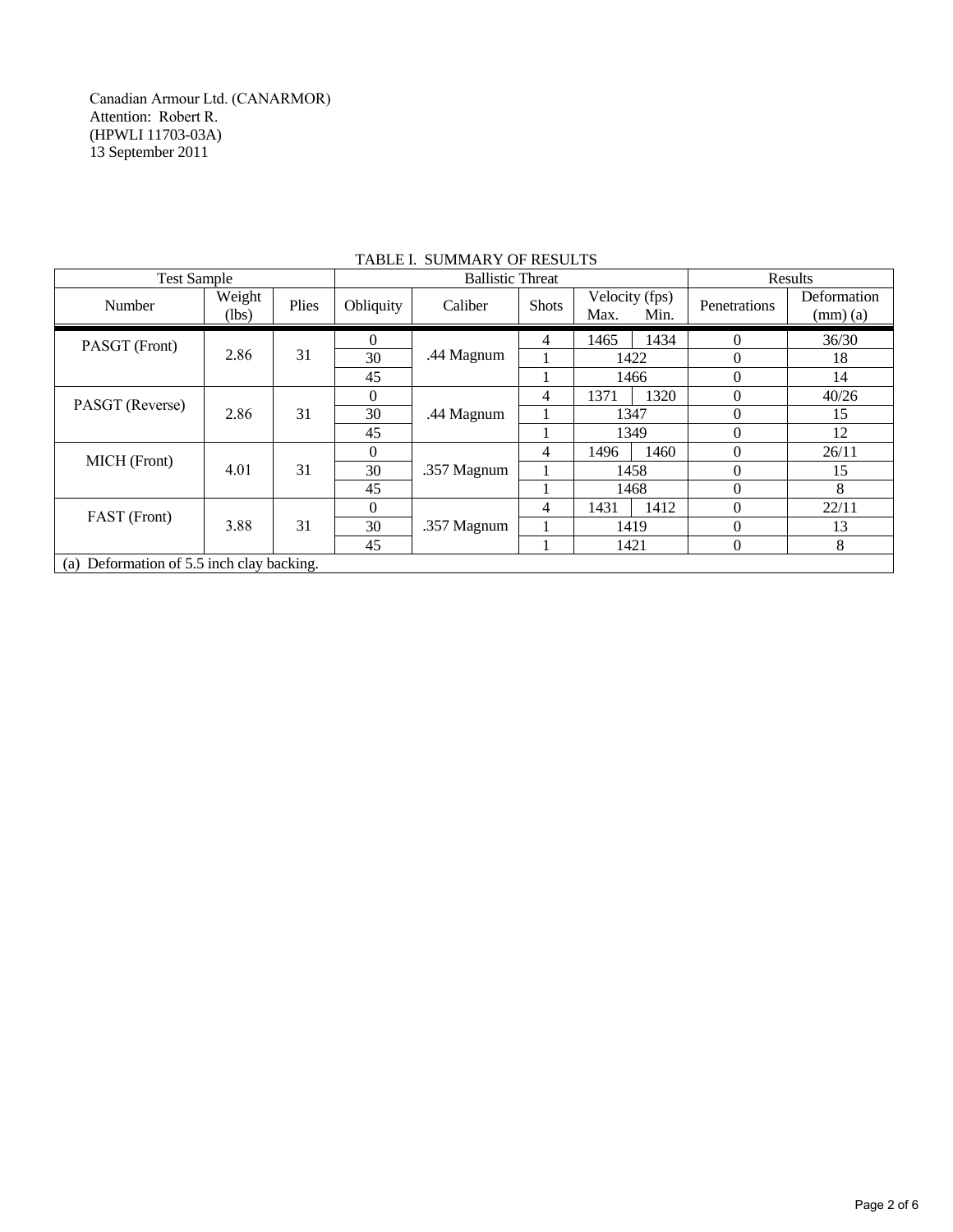

BALLISTIC RESISTANCE TEST 300 No.: 11703-03

Test Date : 9/1/11

### TEST PANEL

|                   | Manufacturer: CANADIAN ARMOUR LTD                                          | Sample No.: PASGT01 (44 MAG) |
|-------------------|----------------------------------------------------------------------------|------------------------------|
| Size: S           |                                                                            | Weight: $2.86$ lbs.          |
| Thicknesses: 10mm |                                                                            | Hardness: NA                 |
| Avg. Thick.: 10mm |                                                                            | Plies/Laminates: 31          |
|                   | Description: TEST ID: V1; SAMPLE#: PASGT01; LOT#: 87119; DESIGN A; (FRONT) |                              |

### SET-UP

Shot Spacing : PER NIJ-STD-0101.06 LEVEL IIIA Obliquity : 0,30,& 45 deg. Witness Panel : **CLAY** Backing Material : 5.5" CLAY/PLYWOOD Conditioning : SUBMERGED

#### AMMUNITION

(1) : 44 MAG SJHP, 240 gr. SPEER E12R

 $(2)$ :

(3) :

 $(4):$ 

# APPLICABLE STANDARDS OR PROCEDURES

(1) : PER NIJ-STD-0101.06 LEVEL IIIA (MODIFIED)

(2) : PRE-TEST CLAY DROPS: 21mm, 20mm, 20mm, 19mm, 20mm

(3) : PRE-TEST CLAY TEMP: 99.1 F

| Shot<br>No.                                                                                                  | Ammo.                                 | Time 1<br>(usec)                             | Velocity 1<br>$({\rm ft/s})$                 | Time 2<br>(usec)                             | Velocity 2<br>$({\rm ft/s})$                 | Avg. Vel.<br>$({\rm ft/s})$                  | Penetration                                                                    | Footnotes                                                                              |
|--------------------------------------------------------------------------------------------------------------|---------------------------------------|----------------------------------------------|----------------------------------------------|----------------------------------------------|----------------------------------------------|----------------------------------------------|--------------------------------------------------------------------------------|----------------------------------------------------------------------------------------|
| 1<br>$\boldsymbol{2}$<br>3<br>4<br>5<br>6                                                                    | 1<br>$\mathbf{1}$<br>1<br>1<br>1<br>1 | 3477<br>3459<br>3421<br>3509<br>3405<br>3410 | 1438<br>1446<br>1462<br>1425<br>1468<br>1466 | 3495<br>3477<br>3432<br>3522<br>3418<br>3414 | 1431<br>1438<br>1457<br>1420<br>1463<br>1465 | 1434<br>1442<br>1459<br>1422<br>1466<br>1465 | None<br>None<br>None<br>None<br>None<br>None                                   | DEF. 31mm<br>DEF. 36mm<br>DEF. 30mm<br>$(a)$ DEF. 18mm<br>$(b)$ DEF. 14mm<br>DEF. 36mm |
| REMARKS:<br>MAKE-UP: HELMET INNER LAYERS 1-28, FLEX ARAMID FILM.<br>LAYERS 29 AND 30, 0.20" COLORED COATING. |                                       |                                              |                                              |                                              |                                              | FOOTNOTES:                                   | (a) SHOT IMPACTED ON 30 DEGREE ANGLE.<br>(b) SHOT IMPACTED ON 45 DEGREE ANGLE. |                                                                                        |
|                                                                                                              |                                       |                                              |                                              |                                              |                                              |                                              |                                                                                |                                                                                        |

Lot No.: SPEER E12R

Lot No. : Lot No. : Lot No. :

Range to Target : 17.3 ft.

Residual Vel. Screens : NA

Residual Vel. Location : NA

Target to Wit. :  $0.0$  in.

Primary Vel. Screens : 6.5 ft., 11.5 ft.

Primary Vel. Location : 9.0 ft. From Muzzle

Via : FedEx Returned : N/A

Date Rec'd. : 08/29/11

Barrel No./Gun : 44mag/R1 Range No. : 1 Gunner : J.CONTRERAS Temp. : 72 F BP : 29.91 in. Hg RH : 47% Recorder : B.SHAFFER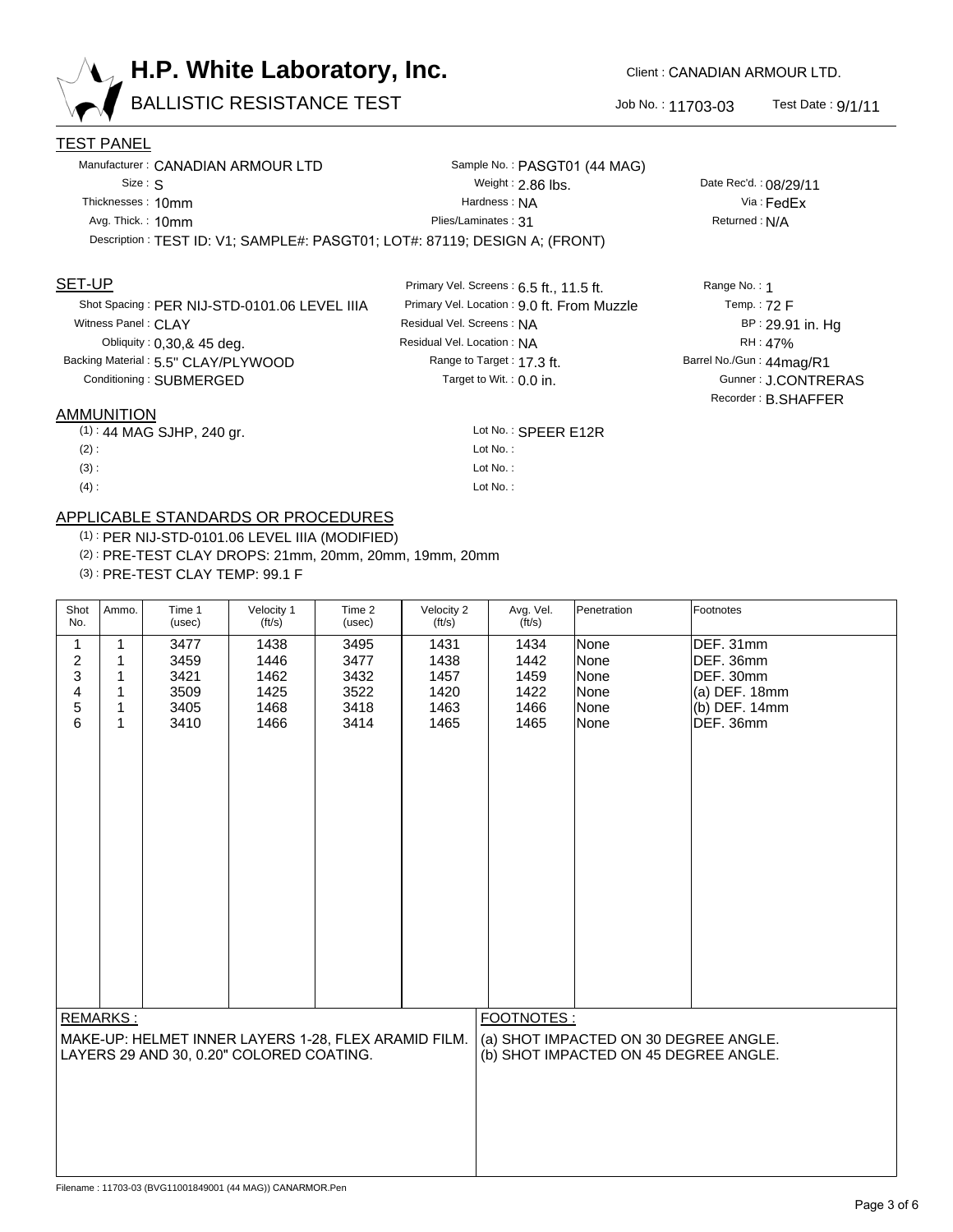

BALLISTIC RESISTANCE TEST JOb No.: 11703-03

Test Date : 9/12/11

Barrel No./Gun : 44mag/R1

Temp. : 70 F

Gunner : M.GOMEZ

Recorder : P.PAYNE

BP : 29.77 in. Hg RH : 56%

Range No. : 1

### TEST PANEL

| Manufacturer: CANADIAN ARMOUR LTD (CANARMOR)                             | Sample No.: PASGT02 (44 MAG) |                       |  |  |  |  |
|--------------------------------------------------------------------------|------------------------------|-----------------------|--|--|--|--|
| Size: S                                                                  | Weight: $2.86$ lbs.          | Date Rec'd.: 08/29/11 |  |  |  |  |
| Thicknesses: 10mm                                                        | Hardness: NA                 | Via : FedFx           |  |  |  |  |
| Avg. Thick.: 10mm                                                        | Plies/Laminates: 31          | Returned: N/A         |  |  |  |  |
| Description: TEST ID: V3; SAMPLE#:PASGT02; LOT#: 87119; DESIGN A; (BACK) |                              |                       |  |  |  |  |

### SET-UP

Shot Spacing : PER NIJ-STD-0101.06 LEVEL IIIA Obliquity : 0,30,& 45 deg. Witness Panel : **CLAY** Backing Material : 5.5" CLAY/PLYWOOD Conditioning : TUMBLED

#### AMMUNITION

| $(1)$ : 44 MAG SJHP, 240 gr. | Lot No.: SPEER E12R |
|------------------------------|---------------------|
|------------------------------|---------------------|

 $(2)$ : (3) :

 $(4):$ 

# APPLICABLE STANDARDS OR PROCEDURES

(1) : PER NIJ-STD-0101.06 LEVEL IIIA (MODIFIED)

(2) : PRE-TEST CLAY DROPS: 21mm, 21mm, 20mm, 20mm, 20mm

(3) : PRE-TEST CLAY TEMP: 99.3 F

| Shot<br>No.                                          | Ammo.        | Time 1<br>(usec) | Velocity 1<br>$({\rm ft/s})$ | Time 2<br>(usec) | Velocity 2<br>(t <sup>t</sup> /s) | Avg. Vel.<br>$({\rm ft/s})$           | Penetration | Footnotes       |
|------------------------------------------------------|--------------|------------------|------------------------------|------------------|-----------------------------------|---------------------------------------|-------------|-----------------|
| 1                                                    | 1            | 3746             | 1335                         | 3764             | 1328                              | 1332                                  | None        | DEF. 40mm       |
| $\boldsymbol{2}$                                     | 1            | 3727             | 1342                         | 3745             | 1335                              | 1338                                  | None        | DEF. 38mm       |
| 3                                                    | 1            | 3779             | 1323                         | 3797             | 1317                              | 1320                                  | None        | DEF. 30mm       |
| 4                                                    | $\mathbf{1}$ | 3702             | 1351                         | 3720             | 1344                              | 1347                                  | None        | (a) DEF. 15mm   |
| 5                                                    | 1            | 3707             | 1349                         | 3707             | 1349                              | 1349                                  | None        | $(b)$ DEF. 12mm |
| 6                                                    | $\mathbf{1}$ | 3648             | 1371                         | 3648             | 1371                              | 1371                                  | None        | DEF. 26mm       |
| REMARKS:                                             |              |                  |                              |                  |                                   | FOOTNOTES:                            |             |                 |
| MAKE-UP: HELMET INNER LAYERS 1-28, FLEX ARAMID FILM. |              |                  |                              |                  |                                   | (a) SHOT IMPACTED ON 30 DEGREE ANGLE. |             |                 |
| LAYERS 29 AND 30, 0.20" COLORED COATING.             |              |                  |                              |                  |                                   | (b) SHOT IMPACTED ON 45 DEGREE ANGLE. |             |                 |

Lot No. : Lot No. : Lot No. :

Range to Target : 17.3 ft.

Residual Vel. Screens : NA

Residual Vel. Location : NA

Target to Wit. :  $0.0$  in.

Primary Vel. Screens : 6.5 ft., 11.5 ft.

Primary Vel. Location : 9.0 ft. From Muzzle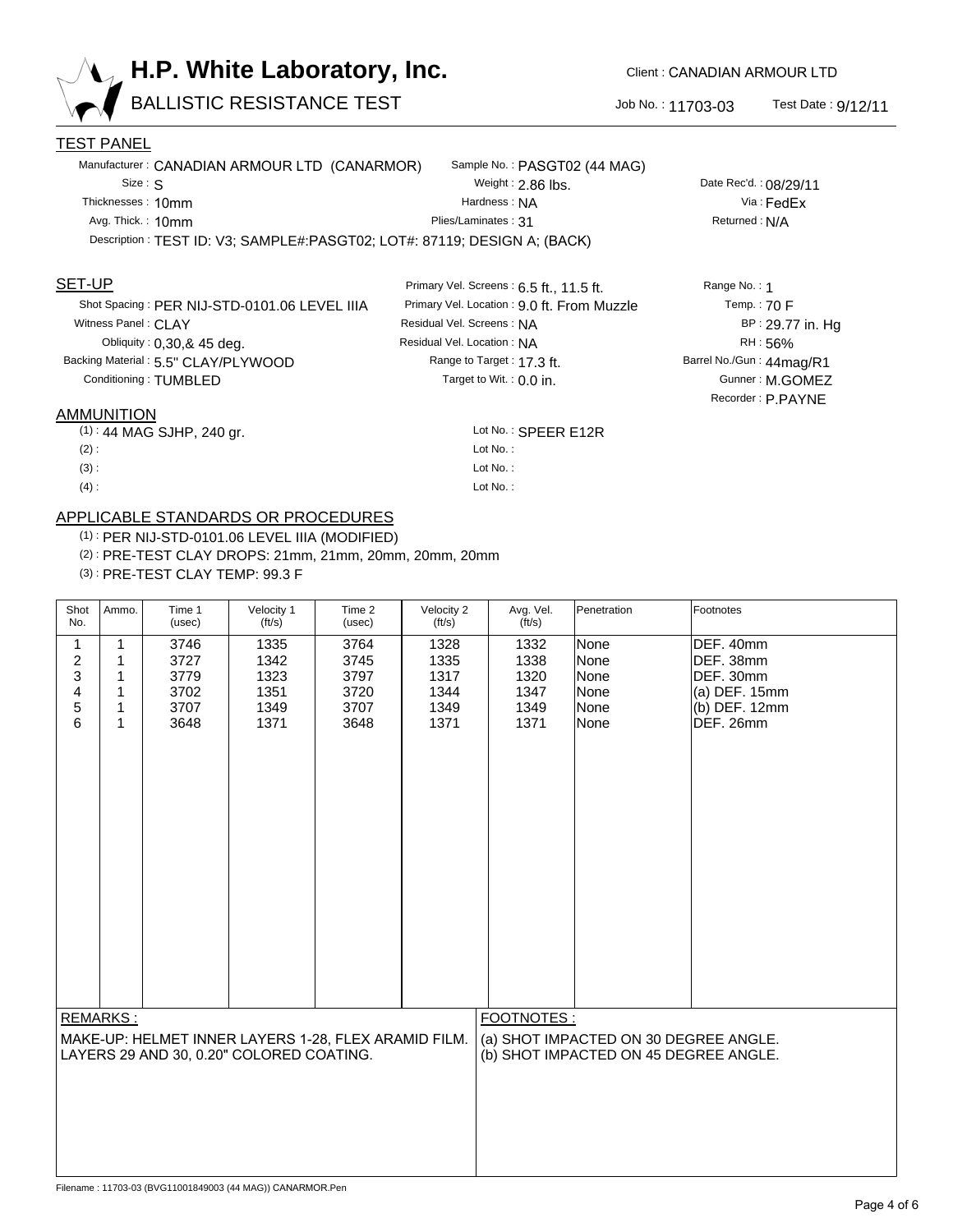

BALLISTIC RESISTANCE TEST 300 No.: 11703-03

Test Date : 9/1/11

Barrel No./Gun : 357sig/R1

Temp. : 72 F

Gunner : M.GOMEZ

Recorder : P.PAYNE

BP : 29.91 in. Hg RH : 47%

Range No. : 1

### TEST PANEL

|                                                                              | Manufacturer: CANADIAN ARMOUR LTD (CANARMOR) | Sample No.: BVG11001849005 (357 SIG) |                       |  |  |  |
|------------------------------------------------------------------------------|----------------------------------------------|--------------------------------------|-----------------------|--|--|--|
| Size :                                                                       |                                              | Weight: $4.01$ lbs.                  | Date Rec'd.: 08/29/11 |  |  |  |
| Thicknesses: 10mm                                                            |                                              | Hardness: NA                         | $Via: \text{FedFx}$   |  |  |  |
| Avg. Thick.: 10mm                                                            |                                              | Plies/Laminates: 31                  | Returned: N/A         |  |  |  |
| Description: TEST ID: V5; SAMPLE#: MICH-HLMT; LOT#: 87119; DESIGN B; (FRONT) |                                              |                                      |                       |  |  |  |

Lot No.: SPEER 4362

Lot No. : Lot No. : Lot No. :

Range to Target : 17.3 ft.

Residual Vel. Screens : NA

Residual Vel. Location : NA

Target to Wit. :  $0.0$  in.

Primary Vel. Screens : 6.5 ft., 11.5 ft.

Primary Vel. Location : 9.0 ft. From Muzzle

### SET-UP

Shot Spacing : PER NIJ-STD-0101.06 LEVEL IIIA Obliquity : 0,30,& 45 deg. Witness Panel : **CLAY** Backing Material : 5.5" CLAY/PLYWOOD Conditioning : SUBMERGED

#### AMMUNITION

(1): 357 SIG, FMJ, 125 gr. Same Controller and the Control of No.: SPEER 4362

 $(2)$ :

(3) :

 $(4):$ 

# APPLICABLE STANDARDS OR PROCEDURES

(1) : PER NIJ-STD-0101.06 LEVEL IIIA (MODIFIED)

(2) : PRE-TEST CLAY DROPS: 21mm, 20mm, 20mm, 19mm, 20mm

(3) : PRE-TEST CLAY TEMP: 99.1 F

| Shot<br>No.                                          | Ammo.        | Time 1<br>(usec) | Velocity 1<br>$({\rm ft/s})$ | Time 2<br>(usec) | Velocity 2<br>$({\rm ft/s})$ | Avg. Vel.<br>$({\rm ft/s})$           | Penetration | Footnotes      |
|------------------------------------------------------|--------------|------------------|------------------------------|------------------|------------------------------|---------------------------------------|-------------|----------------|
| 1                                                    | 1            | 3360             | 1488                         | 3365             | 1486                         | 1487                                  | None        | DEF. 26mm      |
| $\boldsymbol{2}$                                     | $\mathbf{1}$ | 3336             | 1499                         | 3350             | 1493                         | 1496                                  | None        | DEF. 23mm      |
| 3                                                    | 1            | 3392             | 1474                         | 3392             | 1474                         | 1474                                  | None        | DEF. 24mm      |
| 4                                                    | 1            | 3428             | 1459                         | 3432             | 1457                         | 1458                                  | None        | (a) DEF. 15mm  |
| 5                                                    | 1            | 3406             | 1468                         | 3406             | 1468                         | 1468                                  | None        | $(b)$ DEF. 8mm |
| 6                                                    | 1            | 3423             | 1461                         | 3428             | 1459                         | 1460                                  | None        | DEF. 11mm      |
| REMARKS:                                             |              |                  |                              |                  |                              | FOOTNOTES:                            |             |                |
| MAKE-UP: HELMET INNER LAYERS 1-28, FLEX ARAMID FILM. |              |                  |                              |                  |                              | (a) SHOT IMPACTED ON 30 DEGREE ANGLE. |             |                |
| LAYERS 29 AND 30, 0.20" COLORED COATING.             |              |                  |                              |                  |                              | (b) SHOT IMPACTED ON 45 DEGREE ANGLE. |             |                |
|                                                      |              |                  |                              |                  |                              |                                       |             |                |